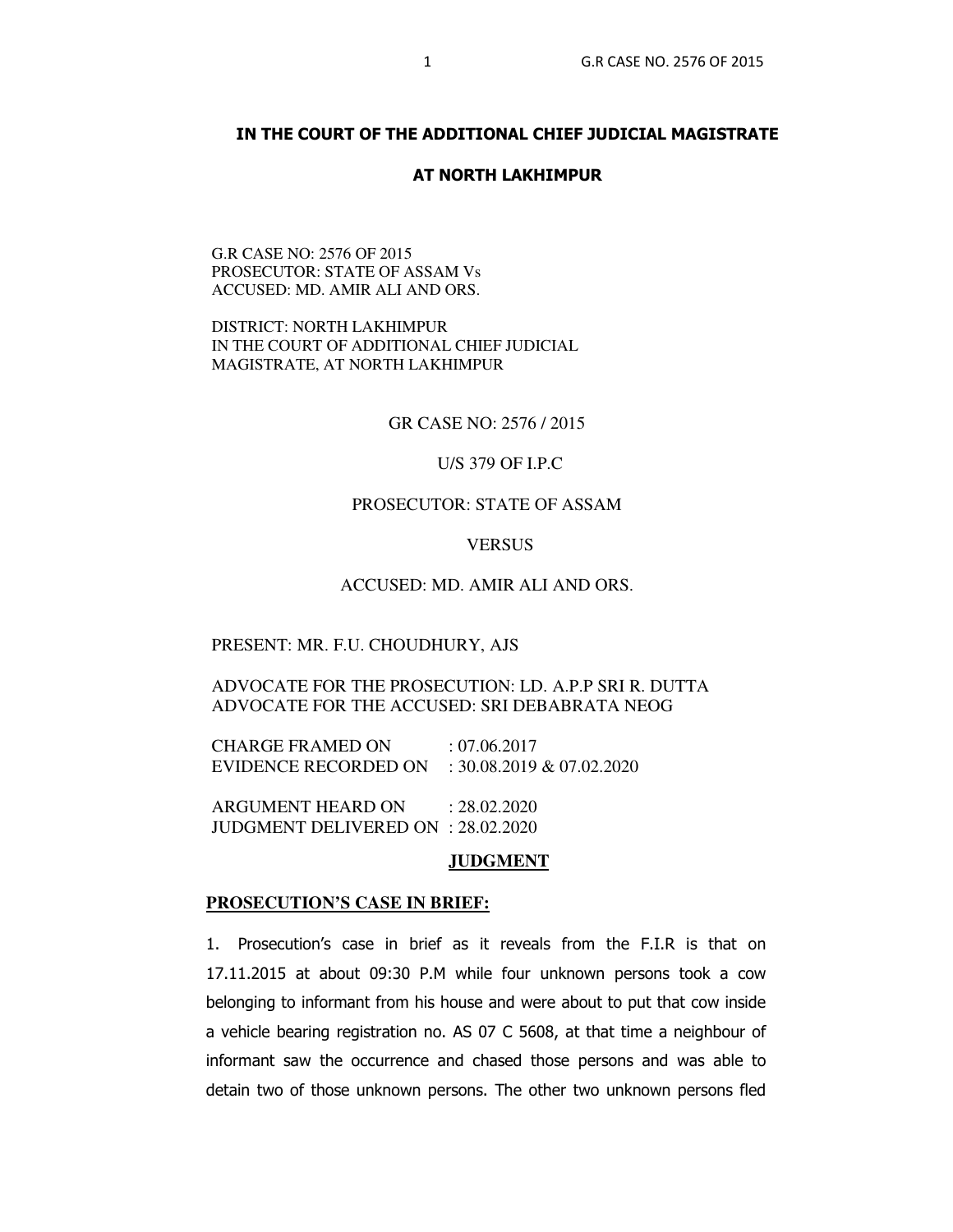away from the place of occurrence. The two persons who were detained, have identified themselves as Md. Amir Ali and Md. Shahjahan Ali. The informant thereafter lodged an F.I.R about the occurrence before the O/C of Laluk police station.

2. On receipt of the F.I.R, a case was registered being numbered as Laluk P.S Case No. 273/15 and after investigation I.O of the case submitted charge sheet against accused persons Md. Amir Ali, Md. Shahjahan Ali, Md. Saidul Islam and Shariful Islam for the offence punishable u/s 379 of IPC. Copies of relevant documents were furnished to the accused persons u/s 207 CrPC. Considering the relevant documents and hearing both the parties, charge was framed against the above named fouraccused persons. The charges were then read over and explained to the accused persons to which they pleaded not guilty and stood to face the trial.

 3. The prosecution in support of its case examined five witnesses, whereas the defence did not examined any witness. The accused persons were examined u/s 313 of CrPC. Defence case is of total denial as it reveals from the statement made by the accused and also the tenor of cross-examination of prosecution witnesses by defence. I have heard the learned counsel for both the parties. I have heard the learned counsel for both the parties.

4. Upon hearing and on perusal of record I have framed the following points for determination-

# 5. **POINTS FOR DETERMINATION:**

(i) Whether the accused persons on 17.12.2015 at about 9.30 PM at NizLaluk village under Laluk police station, dishonestly took a cow belonging to informant Sri Jayanta Rajkhowa from out of the possession of informant without his consent, and thereby committed an offence punishable u/s 379 of IPC?

## **DISCUSSION OF EVIDENCE, DECISION AND REASONS THEREOF:**

6. As regards the aforesaid point for determination, informant Sri Jayanta Rajkhowa as PW-1 in his evidence-in-chief has stated that about 3 years back on a day at about 10.00 PM, he went to the place of occurrence on being informed by villagers over phone and learnt that while the three accused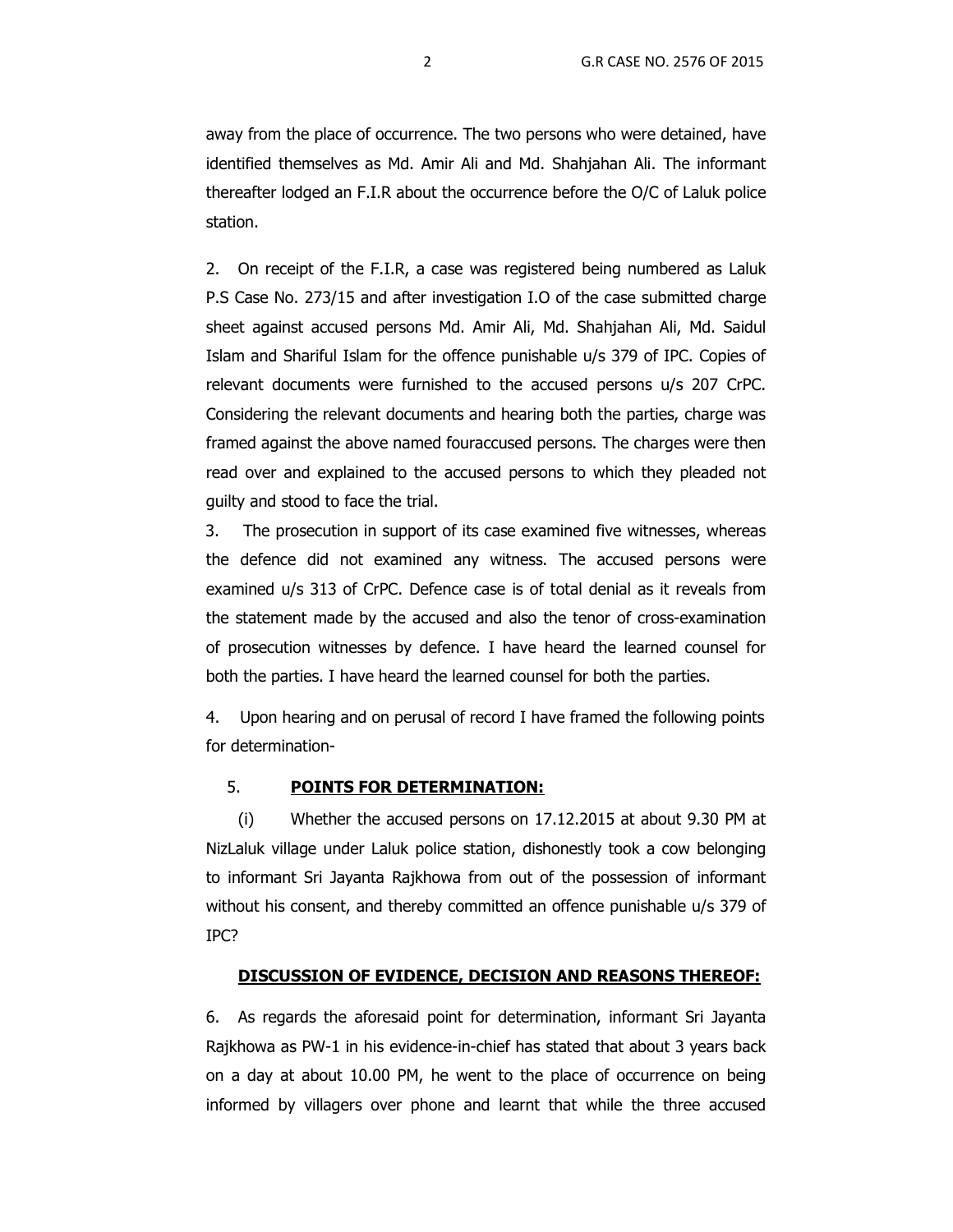persons were taking away his cow on a vehicle at that time the villagers saw the accused persons and stopped them. He saw his aforesaid cow and the aforesaid vehicle in the place of occurrence and identified the cow to be his own cow. Thereafter, police took the aforesaid cow and vehicle to police station. He then lodged an FIR about the occurrence. He also put his signature in the seizure list with respect to the cow and vehicle. Exhibit-1 is the FIR in which Exhibit-1(1) is his signature. Exhibit-2 is the seizure list in which Exhibit-2(2) is his signature.

7. On perusal of the evidence deposed by informant as narrated above, it is seen that the informant has specifically mentioned only about three accused who were present in the court on the day of deposing evidence. Perusal of case record shows that accused Amir Ali, Shajahan Ali and Sahidul Islam were present in the court on the day of deposing evidence by PW-1/informant. Hence, it is clear that the informant/PW-1 has not stated anything about the involvement of accused Shariful Islam in the alleged occurrence. This shows that there is inconsistency in the version stated by informant in the FIR with that of his version deposed in court as PW-1.

8. To be more particular, the informant in the FIR has mentioned that four accused persons are involved in the commission of alleged occurrence, but, on the other hand, while deposing evidence in court as PW-1 the informant has stated that only three accused persons are involved in the commission of alleged occurrence. The number of persons involved in the commission of alleged offence is, in my opinion, a material point of the alleged occurrence. Therefore, such inconsistency with respect to a material point of the alleged occurrence creates serious doubt as regards the credibility of the version stated by PW-1 in his evidence-in-chief.

9. Further, the PW-1 in his cross-examination, has specifically stated that he did not see the persons who tried to take away his cow in the aforesaid vehicle. This shows that the statement made by informant/PW-1 in his evidence-in-chief to the effect that three accused persons were about to take his cow on the vehicle, is totally hearsay and the same cannot be believed unless corroborated by some other reliable evidence.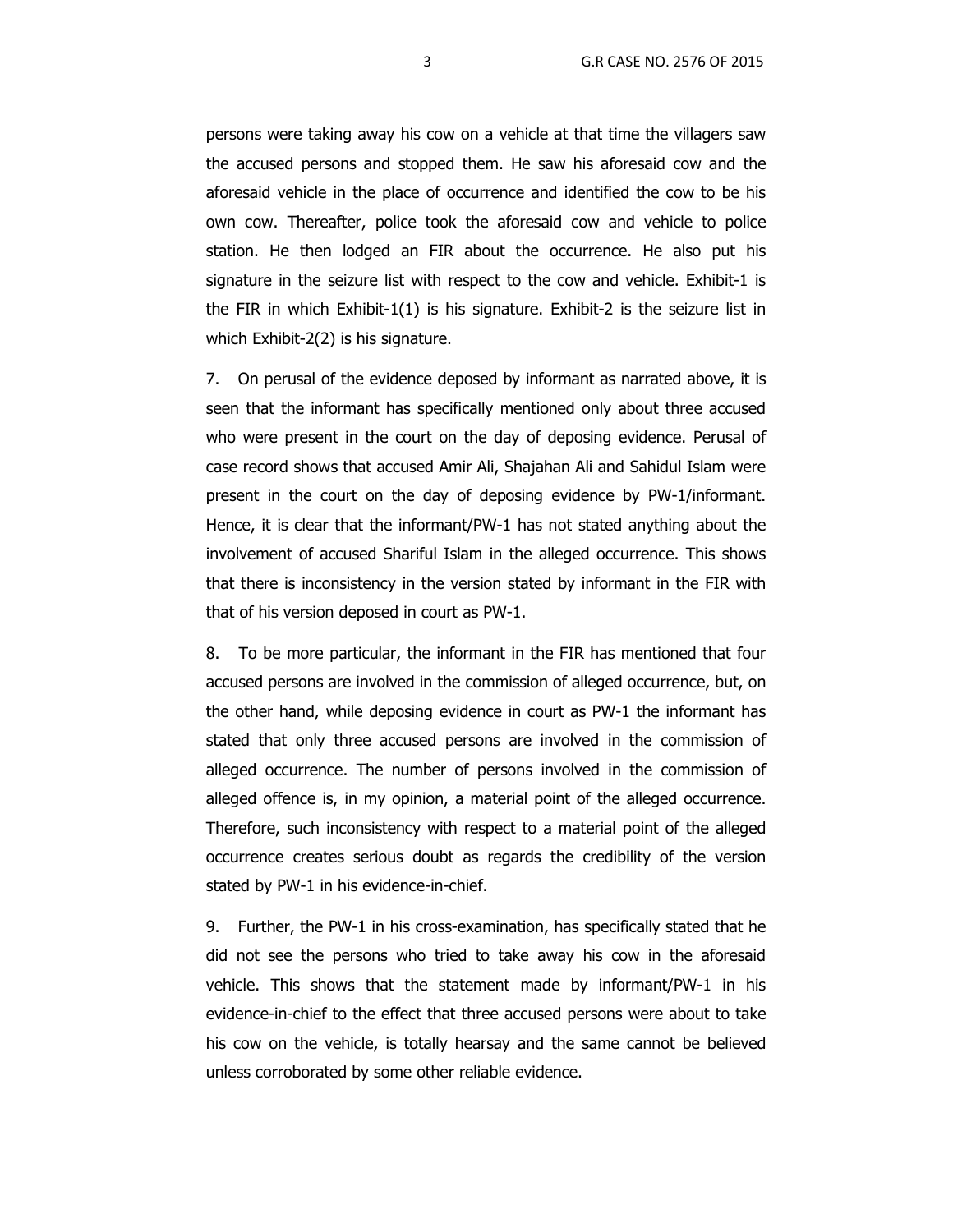10. Besides the above, it can be understood from the evidence deposed by PW-1 that he came to the place of occurrence after getting information that the accused persons are detained by the villagers. However, it is noticeable that the PW-1 in his evidence nowhere specifically mentioned that whether he saw any of the accused persons at the place of occurrence after he arrived there. Therefore, it is clear that there is nothing in the evidence of PW-1 which can show that he saw the accused persons in the place of occurrence.

11. In the above context, PW-2 Sri Krishna Konwar in his evidence has stated that at the time of occurrence he came to know from villagers that a cow belonging to informant is stolen away. Thereafter, he put his signature on Exhibit-2 paper on being asked by the villagers. Similarly, PW-3 Sri Papu Konwar in his evidence has stated that he came to know that a cow belonging to informant was stolen away. On the next day of occurrence, police met him on the road and took his signature in Exhibit-2 paper. The PW-4 Sri Pradip Handique and PW-5 Sri Jayanta Phukan in their evidence have stated that they heard from villagers that somebody was caught while committing theft of a cow and was then handed over to police.

12. As such, it is clear that there is nothing in the evidence of PW-2, PW-3, PW-4 and PW-5 which can show that the accused persons took the cow belonging to informant, or that the cow belonging to informant was recovered from the possession of accused persons. There is no incriminating material against the accused persons in the evidence deposed by PW-2, PW-3, PW-4 and PW-5.

13. Considering the entire discussion made above, it is clear that the witnesses examined by prosecution have failed to prove beyond reasonable doubt that the accused persons have committed the offence as alleged.

DECISION: This point is therefore decided in the negative and goes against the prosecution.

### **ORDER**

14. In view of the discussions made above and the decisions reached in the foregoing point for determination, it is held that the witnesses examined by prosecution have failed to prove beyond reasonable doubts that accused Md.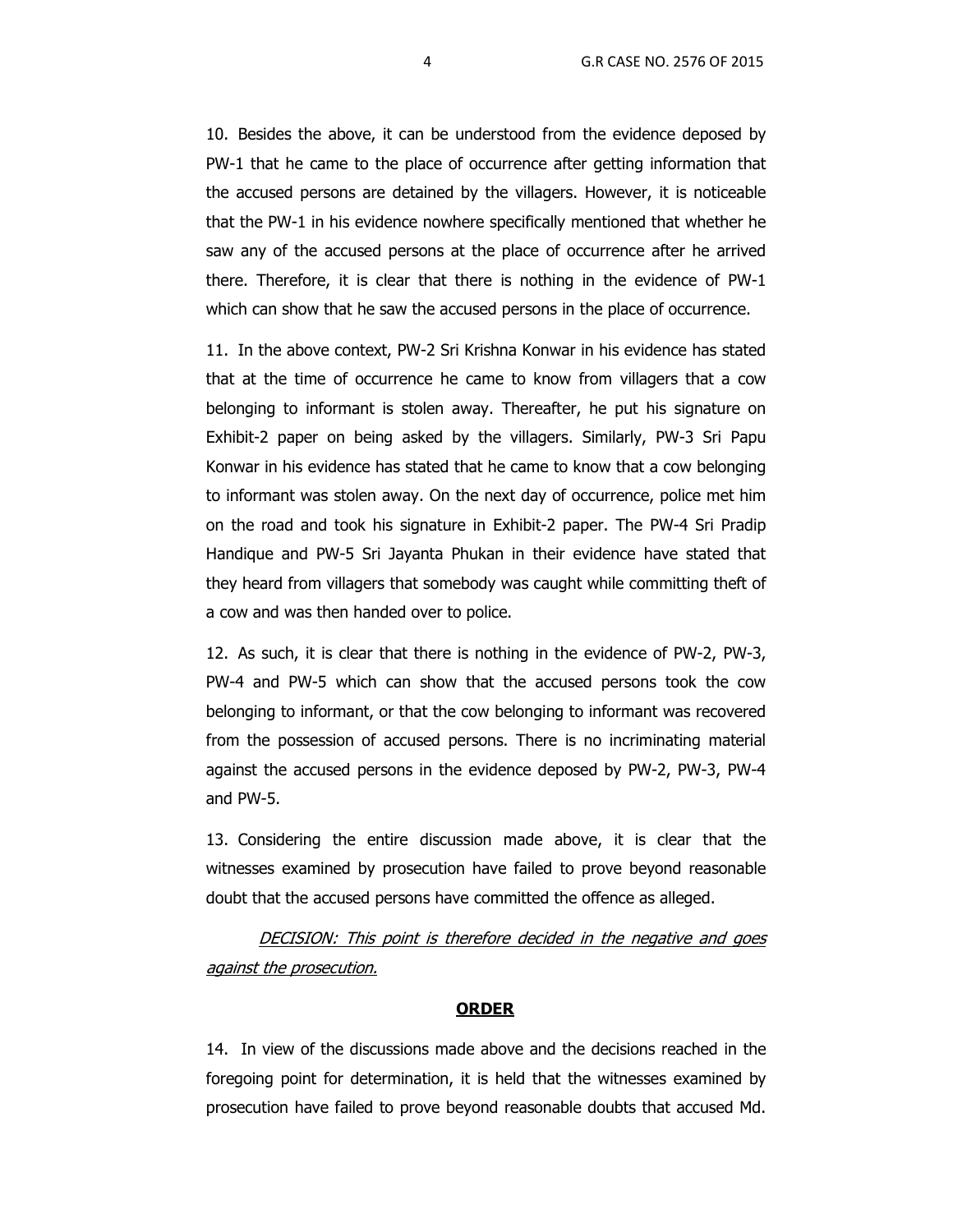Amir Ali, Md. Shahjahan Ali, Md. Saidul Islam and Shariful Islam have committed the offence punishable under section379 of I.P.C as alleged, and as such, all the four accused persons are acquitted from the charge under section 379of IPC on benefit of doubtand they be set at liberty forthwith.

The bail bond of the accused persons shall remain in force for another six months from today.

The vehicle seized vide M.R No. 129/15 be released to the custody of its registered owner. Also, the bullock seized vide M.R No. 129/15 be released to the custody of informant after taking proper bond as per law.

 This judgment is given under my hand, and seal of this court on this the  $28<sup>th</sup>$  day of February, 2020.

The case is disposed of on contest.

 F.U. Choudhury Additional Chief Judicial Magistrate North Lakhimpur